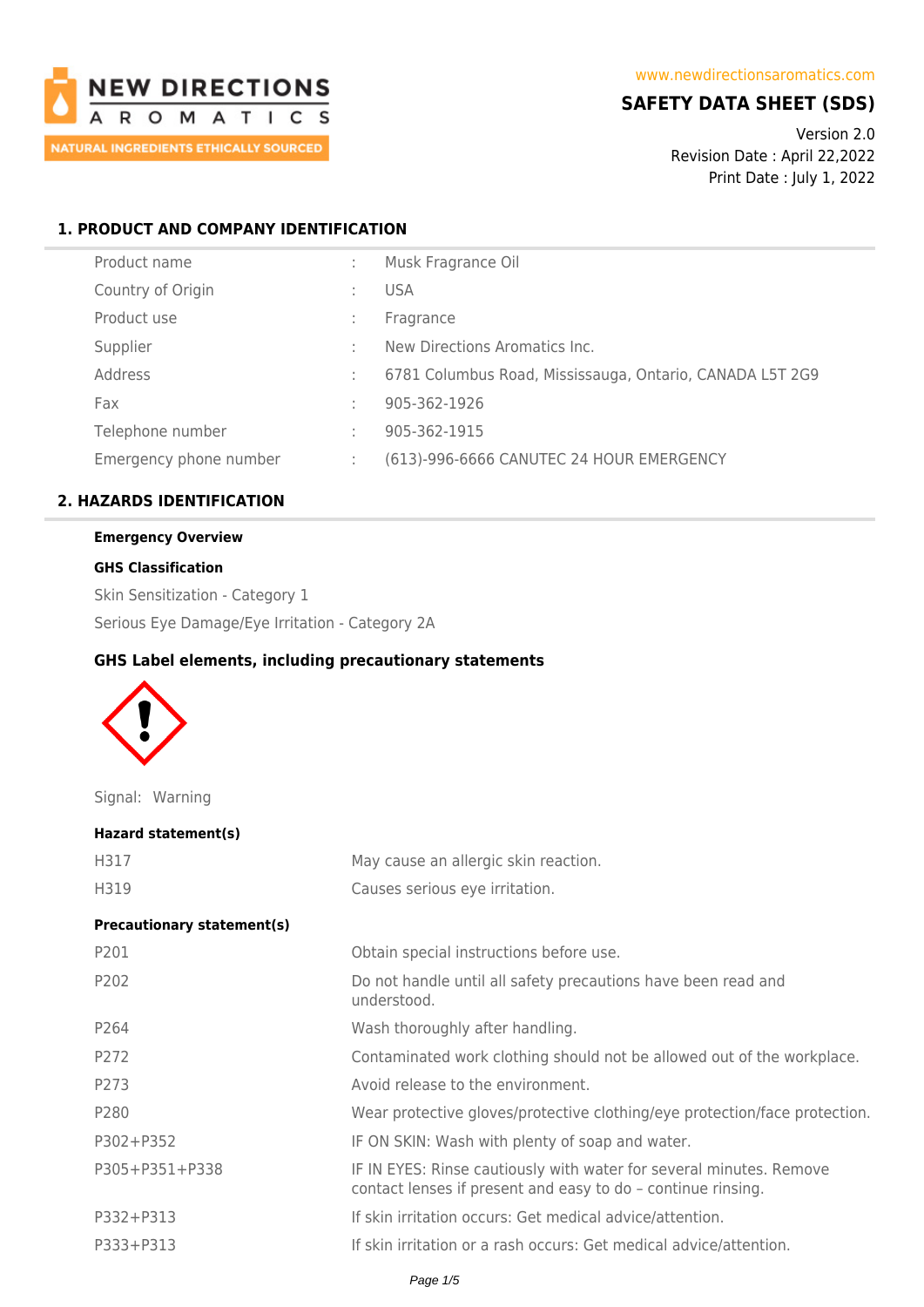| P391 | Collect spillage.                                                                                                                       |
|------|-----------------------------------------------------------------------------------------------------------------------------------------|
| P405 | Store locked up.                                                                                                                        |
| P501 | Dispose of contents and container in accordance with local, regional,<br>national and/or international regulation for hazardous wastes. |

## **3. COMPOSITION / INFORMATION INGREDIENTS**

| <b>Product Name</b>                                                                                                    | <b>CAS NO</b> | <b>EC NO</b>             | <b>Concentration</b> |
|------------------------------------------------------------------------------------------------------------------------|---------------|--------------------------|----------------------|
| Cyclopenta[g]-2-benzopyran, 1,3,4 1222-05-5<br>,6,7,8-hexahydro-4,6,6,7,8,8-hexa<br>methyl-                            |               |                          | 10 - 30 %            |
| Cyclohexanol, 3-(5,5,6-trimethylbic 3407-42-9<br>yclo[2.2.1]hept-2-yl)-                                                |               |                          | $1 - 5%$             |
| Benzoic acid, 2-hydroxy-,<br>phenylmethyl ester                                                                        | 118-58-1      | $\overline{\phantom{m}}$ | $1 - 5%$             |
| 1,4-Dioxacycloheptadecane-5,17-d 105-95-3<br>ione                                                                      |               |                          | $1 - 5%$             |
| 3-Cyclopentene-1-butanol,<br>.alpha.,.beta., 2, 2, 3-pentamethyl-                                                      | 65113-99-7    |                          | $0.5 - 1.5 %$        |
| 2,6-Octadien-1-ol, 3,7-dimethyl-,<br>$(2E) -$                                                                          | 106-24-1      | $\bar{ }$                | $0.1 - 1 \%$         |
| 6-Octen-1-ol, 3,7-dimethyl-                                                                                            | 106-22-9      | $\overline{a}$           | $0.1 - 1 \%$         |
| Benzenepropanal, 4-(1,1-dimethyle 80-54-6<br>thyl)-.alpha.-methyl-                                                     |               | $\bar{ }$                | $0.1 - 1 \%$         |
| Octanal, 7-hydroxy-3,7-dimethyl-                                                                                       | 107-75-5      | $\overline{a}$           | $0.1 - 1 \%$         |
| 2,6-Octadien-1-ol, 3,7-dimethyl-,<br>1-acetate, (2E)-                                                                  | 105-87-3      |                          | $0.1 - 1 \%$         |
| Ethanone, 1-(1,2,3,4,5,6,7,8-octah<br>ydro-2,3,8,8-tetramethyl-2-naphth<br>alenyl)-                                    | 54464-57-2    |                          | $0.1 - 1 %$          |
| Ethanone, 1-[(3R,3aR,7R,8aS)-2,3, 32388-55-9<br>4,7,8,8a-hexahydro-3,6,8,8-tetram<br>ethyl-1H-3a,7-methanoazulen-5-yl] |               |                          | $0.1 - 1\%$          |
|                                                                                                                        |               |                          |                      |

# **NOTE:**

The specific chemical identity and/or exact percentage (concentration) of composition has been withheld as a trade secret is required.

# **4. FIRST AID MEASURES**

# **Eye contact**

Immediately flush eyes with plenty of cool water for at least 20 minutes. Get medical attention if irritation occurs.

## **Skin contact**

Remove contaminated clothing. Wash area with soap and water. If irritation occurs, get medical attention.

## **Inhalation**

This material does not present a hazard if inhaled. Remove individual to fresh air after an airborne exposure if any symptoms develop, as a precautionary measure.

## **Ingestion**

No hazard in normal industrial use. Do not induce vomiting. Seek medical attention if symptoms develop. Provide medical care provider with this SDS.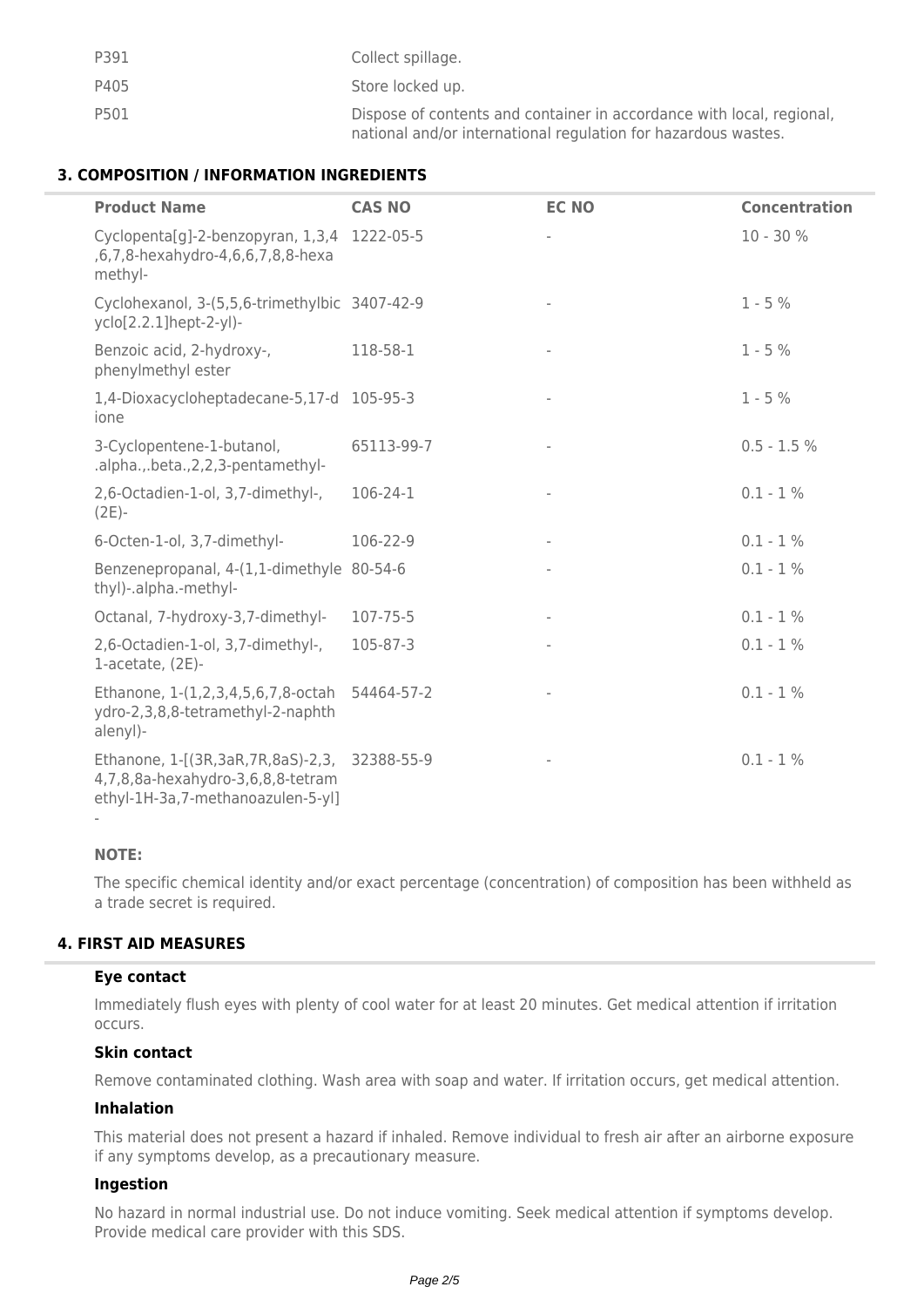### **5. FIRE FIGHTING MEASURES**

#### **Suitable extinguishing media**

Use alcohol resistant foam, carbon dioxide, or dry chemical when fighting fires.

#### **Unsuitable extinguishing media**

Do Not direct a stream of water into the hot burning liquid.

#### **Special protective equipment and precautions for fire-fighters**

The material is combustible at elevated temperatures. Wear proper protective equipment. Exercise caution when fighting any chemical fire. Use water spray or fog for cooling exposed containers.

#### **Resulting gases**

Carbon oxides.

## **6. ACCIDENTAL RELEASE MEASURES**

### **Personal precautions, protective equipment and emergency procedures.**

No health affects expected from the clean-up of this material if contact can be avoided. Follow personal protective equipment recommendations found in Section 8 of this SDS.

#### **Environmental precautions**

Prevent entry to sewers and public waters. Notify authorities if product enters sewers or public waters.

#### **Methods and materials for containment and cleaning up**

No special spill clean-up considerations. Collect and discard in regular trash.

#### **7. HANDLING AND STORAGE**

## **Precautions for safe handling**

Mildly irritating material. Avoid unnecessary exposure. Handle in accordance with good industrial hygiene and safety procedures.

#### **Conditions for safe storage, including any incompatibilities**

Store in a cool dry place. Isolate from incompatible materials.

### **8. EXPOSURE CONTROLS AND PERSONAL PROTECTION**

#### **Exposure controls**

No exposure limits exist for the constituents of this product. No engineering controls are likely to be required to maintain operator comfort under normal conditions of use.

#### **Eyes**

Use tightly sealed goggles.

#### **Skin**

Not normally considered a skin hazard. Where use can result in skin contact, practice good personal hygiene. Wash hands and other exposed areas with mild soap and water before eating, drinking, and when leaving work.

#### **Respiratory**

No respiratory protection required under normal conditions of use.

#### **Ingestion**

Not for ingestion.

#### **9. PHYSICAL AND CHEMICAL PROPERTIES**

| Appearance  | : Clear liquid.        |
|-------------|------------------------|
| Odor        | : Characteristic odor. |
| Flash point | $: 93.33^{\circ}$ C    |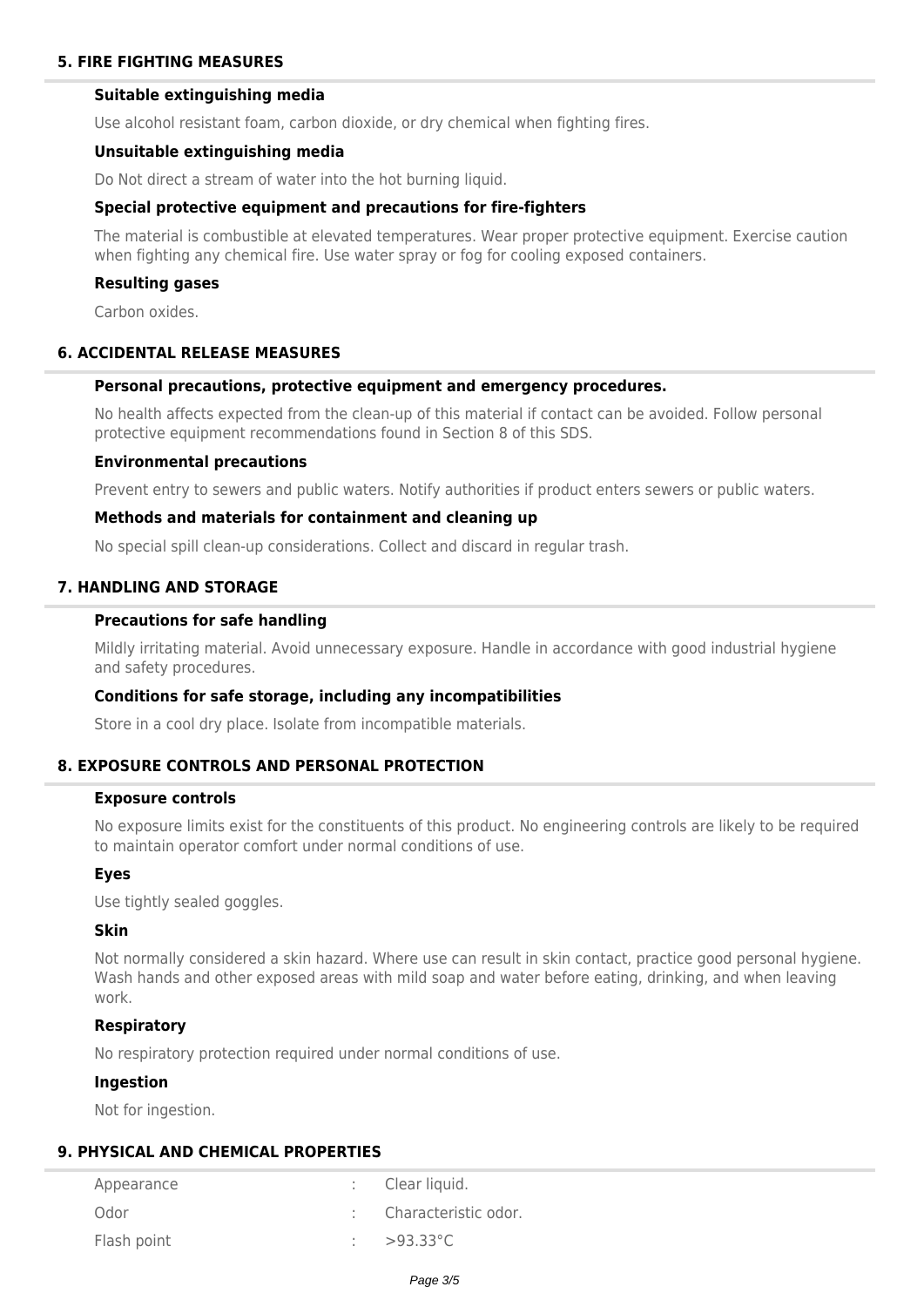| Relative density | 0.934 to 0.944 @ 25 $^{\circ}$ C                 |
|------------------|--------------------------------------------------|
| Solubility (ies) | Soluble in alcohol and oils. Insoluble in water. |
| Refractive index | $\therefore$ 1.455 to 1.470 @ 25 °C              |

# **10. STABILITY AND REACTIVITY**

## **Chemical stability**

Stable under normal conditions.

## **Possibility of hazardous reactions**

Hazardous polymerization will not occur.

#### **Conditions to avoid**

Temperatures above the high flash point of this combustible material in combination with sparks, open flames, or other sources of ignition. Direct sources of heat.

#### **Incompatible materials**

Strong oxidizing agents.

## **Hazardous decomposition products**

Carbon oxides.

# **11. TOXICOLOGICAL INFORMATION**

### **Carcinogenicity**

None of the substances have been shown to cause cancer in long term animal studies.

#### **IARC**

Not a carcinogen according to IARC.

#### **NTP**

Not a carcinogen according to NTP.

## **OSHA**

Not a carcinogen according to OSHA.

## **Signs & symptoms of exposure**

## **Mutagenicity**

No data available to indicate product or any components present at greater than 0.1% is mutagenic or genotoxic.

## **Reproductive toxicity**

No data available to indicate product or any components present at greater than 0.1% may cause birth defects.

## **12. ECOLOGICAL INFORMATION**

## **Ecotoxicity**

This material is not expected to be harmful to the ecology.

## **Persistence and degradability**

Not available.

## **13. DISPOSAL CONSIDERATION**

Dispose of product in accordance with local, state or provincial and federal regulations. Check with local municipal authority to ensure compliance.

## **14. TRANSPORT INFORMATION**

#### **UN Number**